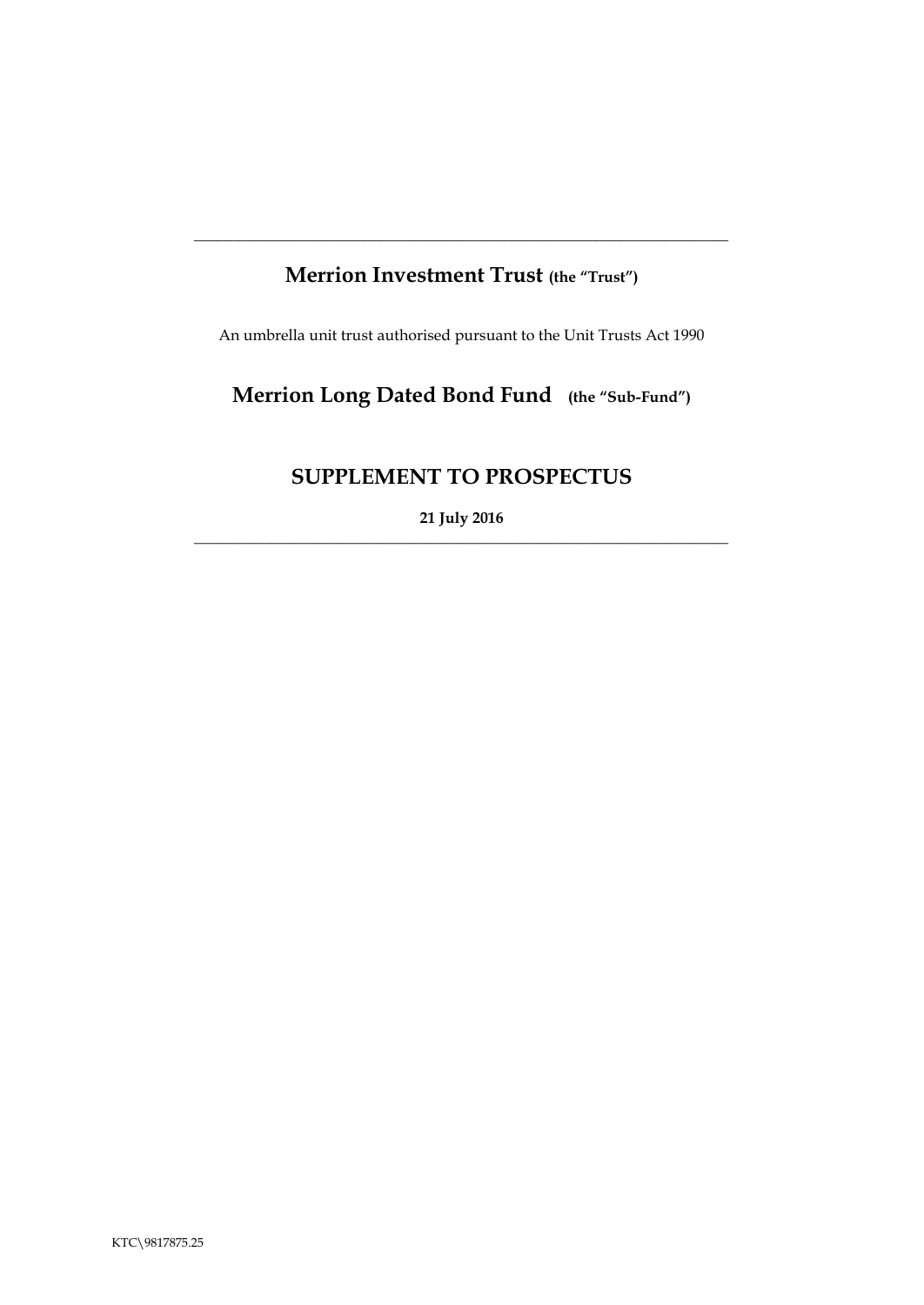The Merrion Long Dated Bond Fund is a Sub-Fund of the Merrion Investment Trust, an umbrella unit trust, in which different Sub-Funds may be created from time to time, with the prior approval of the Central Bank. Units are currently offered through this Supplement and each Addendum hereto.

A description of the Merrion Investment Trust which is established in Ireland and has been authorised as a Retail Investor Alternative Investment Fund under the Central Bank's AIFMD Rules, its management and administration, taxation and risk factors is contained in the Prospectus.

**This Supplement relates to the Merrion Long Dated Bond Fund and forms part of the Prospectus. This Supplement must be read in the context of and together with the Prospectus and any Addendum hereto. In particular, investors should read the risk factors set out in the Prospectus.** 

The Directors of the Manager, whose names appear in the Prospectus, accept responsibility for the information contained in this Supplement. To the best of the knowledge and belief of the Directors (who have taken all reasonable care to ensure that such is the case), the information contained in this Supplement is in accordance with the facts and does not omit anything likely to affect the import of such information.

Unless otherwise stated, all capitalised terms shall have the same meaning herein as in the Prospectus.

There are currently 20 other sub-funds of the Trust:

Merrion Global Equity Fund Merrion Technology Fund Merrion Technology Fund Series II Merrion European Equity Fund Merrion Fixed Interest Fund Merrion Irish Equity Fund Merrion Cash Fund Merrion Ethical Fund Merrion Managed Fund Merrion US Equity Fund Merrion UK Equity Fund Merrion Eurozone Fund Merrion Japanese Equity Fund Merrion Emerging Market Equity Fund Merrion Ethical Global Equity Fund Merrion High Alpha Fund (RIAIF) Merrion Multi Asset 30 Fund Merrion Multi Asset 50 Fund Merrion Multi Asset 70 Fund Merrion Multi Asset 90 Fund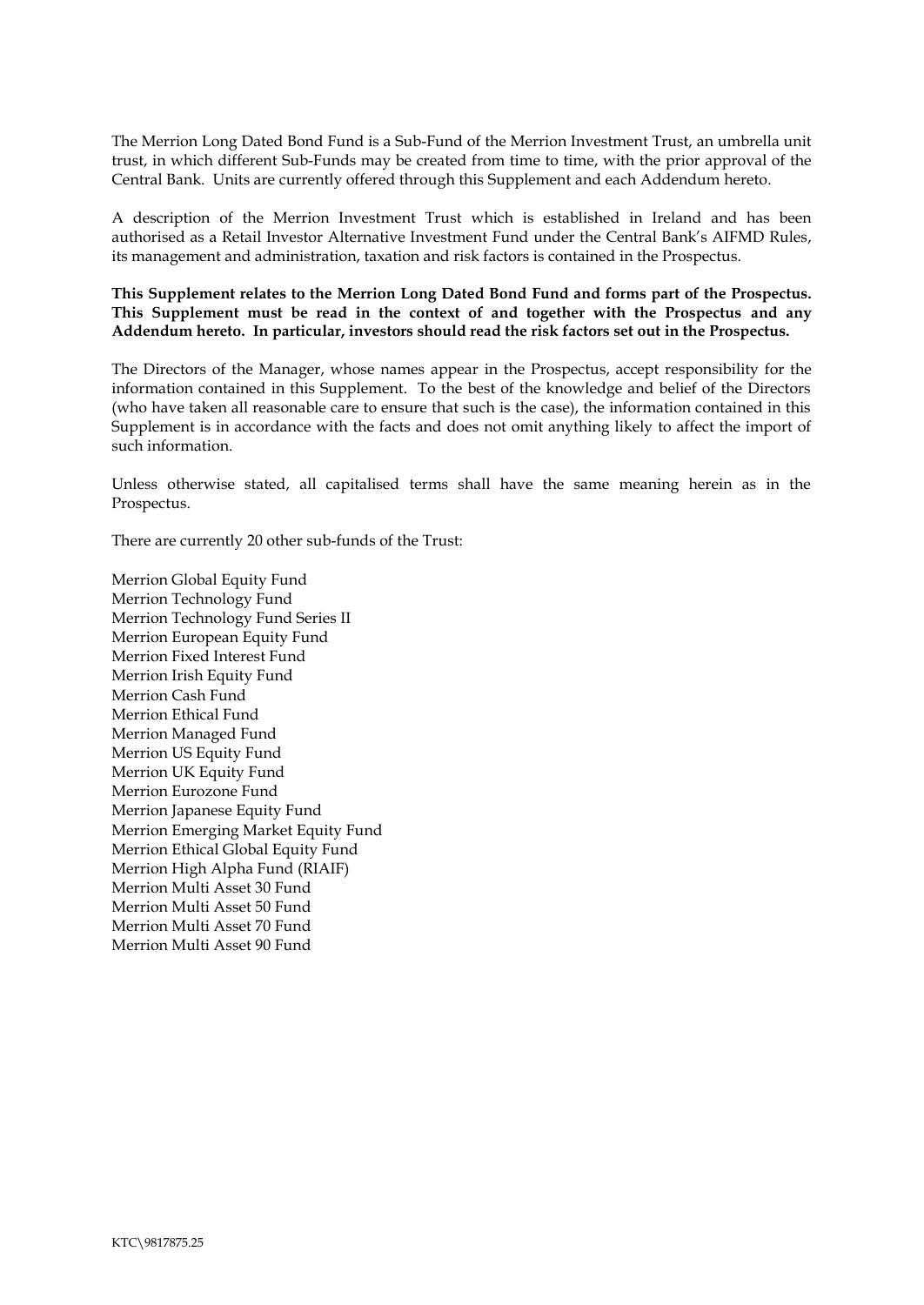## TABLE OF CONTENTS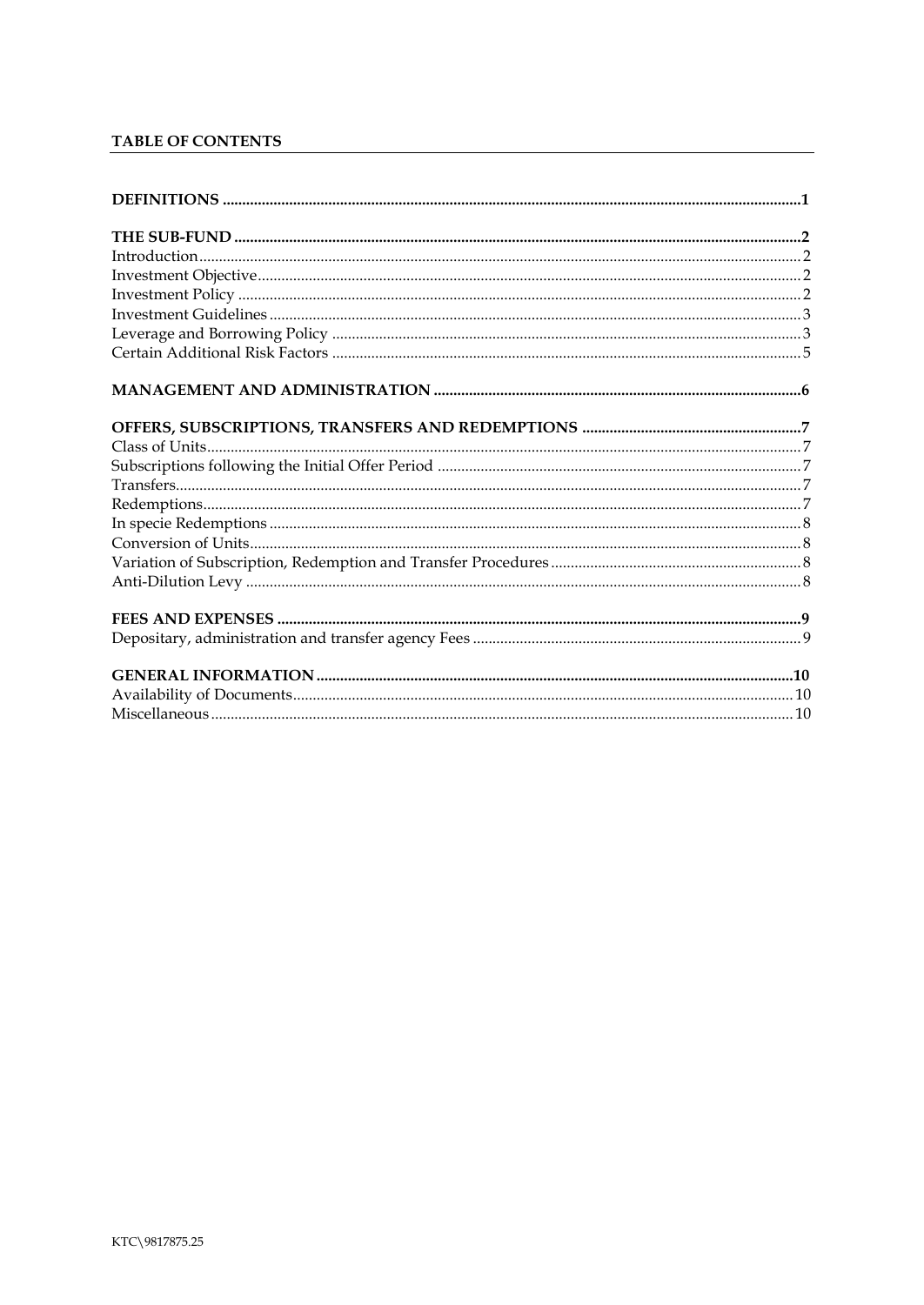## <span id="page-3-0"></span>**DEFINITIONS**

| "Base Currency"     | means Euro;                                                                                                                                                                                           |
|---------------------|-------------------------------------------------------------------------------------------------------------------------------------------------------------------------------------------------------|
| "Business Day"      | has the meaning ascribed to it in the Prospectus;                                                                                                                                                     |
| "Class"             | means the Class A, Class B and Class C Units and<br>any further classes of Units created in the Sub-Fund<br>in the future, details of which will be set out in a<br>separate Addendum for each class; |
| "Prospectus"        | means the prospectus of the Trust dated 21 July 2016<br>and all relevant supplements and revisions thereto;                                                                                           |
| "Redemption Date"   | means the every Business Day of each month;                                                                                                                                                           |
| "Sub-Fund"          | means the Merrion Long Dated Bond Fund, a Sub-<br>Fund of the Trust;                                                                                                                                  |
| "Subscription Date" | means every Business Day of each month;                                                                                                                                                               |
| "Supplement"        | means this supplement;                                                                                                                                                                                |
| "Units"             | means one undivided share in the assets of the Sub-<br>Fund which may be designated as one or more Class;                                                                                             |
| "Valuation Date"    | means every Business Day of each month; and                                                                                                                                                           |
| "Valuation Point"   | means 9.00 p.m. (Dublin time) on the Valuation Date<br>immediately preceding each Subscription Date and<br>Redemption Date.                                                                           |

The following definitions apply throughout this Supplement unless the context requires otherwise: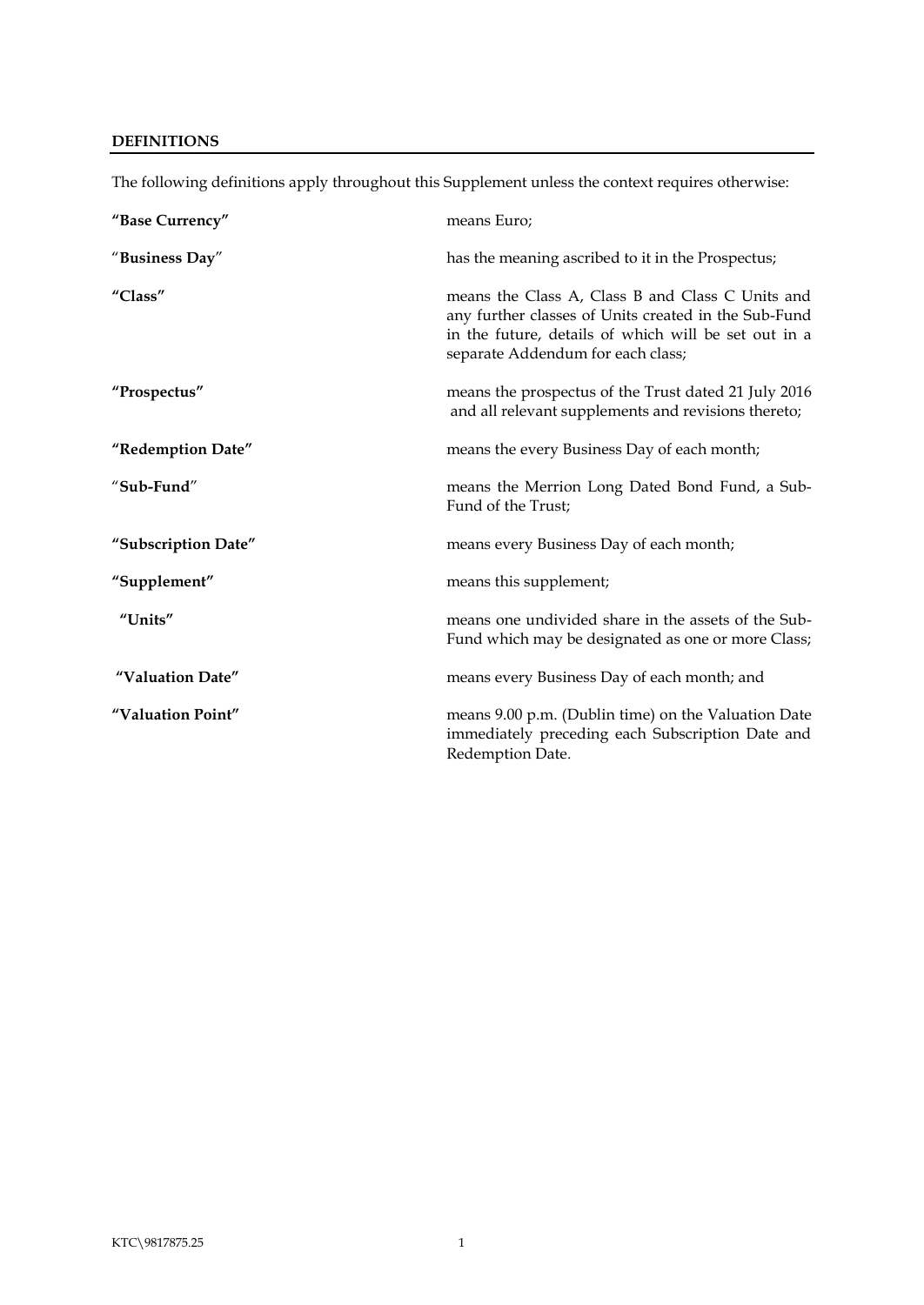#### <span id="page-4-0"></span>**THE SUB-FUND**

#### <span id="page-4-1"></span>**Introduction**

This Supplement is issued in connection with the offer of the Units. Details of each Class available are set out in a separate Addendum for each Class. The Manager may create new Classes in the Sub-Fund from time to time, provided that the creation of any such new Class is notified in advance to the Central Bank. A separate pool of assets will not be maintained for each Class.

The Sub-Fund is denominated in Euro.

#### <span id="page-4-2"></span>**Investment Objective**

The investment objective of the Sub-Fund is to maximise the rate of capital appreciation, subject to relevant prudential considerations with regard to the spread of risk and the credit quality of individual investments.

#### <span id="page-4-3"></span>**Investment Policy**

The Sub-Fund will seek to achieve its investment objective by investing directly in a broad and diversified range of long dated bonds with no specific focus on industry sector, geographic region, capitalisation level or issuer type. It is intended that the Manager may employ a variety of techniques and strategies in order to achieve the investment objective and potential investments will be evaluated on the basis of the Manager's own expertise and internal procedures. Without prejudice to the foregoing, the assets of the Sub-Fund will include long dated bonds, listed or traded on recognised markets, collective investment schemes, exchange traded funds ("**ETFs**") and exposures to commodities. The Manager intends that the investments will be marketable and of a high quality.

#### *Bonds/debt instruments*

The bonds referred to above shall include, but are not limited to, fixed and floating rate bonds, government bills and bonds issued by governments of EU Member States or OECD member states, corporations, financial institutions and multi-governmental institutions such as the World Bank and the European Investment Bank. The bonds acquired may be of any maturity (although, it is intended that the majority of the bonds will be long-dated) and there will be no limit on the maximum average maturity of the debt-securities held by the Sub-Fund. The Sub-Fund will invest in bonds that the Manager believes offer attractive yields and are undervalued relative to securities of similar credit quality and interest rate sensitivity. In making investment decisions the Manager may have regard to historical interest rate spread relationships, as well as broader economic and issuer scenario analyses.

The credit rating of all bonds to be acquired by the sub-fund shall be BB- or higher (or equivalent rating) as applied by Moody's, Standard & Poor and/or Fitch.

#### *Collective Investment Schemes*

The exposure obtained through investment in collective investment schemes will be consistent with the overall investment strategy of the Sub-Fund. The Sub-Fund may invest up to 100% of its Net Asset Value in other investment funds. Furthermore, the Sub-Fund may invest over 30% of its Net Asset Value in another sub-fund of the Trust, subject always to the provisions of the AIF Rulebook. In particular, the Sub-Fund will not invest over 30% of its Net Asset Value in any other sub-fund of the Trust in circumstances where such other sub-fund has invested more than 30% of its NAV in other collective investment schemes. Further, if at any time any other sub-fund of the Trust holds Units representing more than 30% of the Units in issue of the Sub-Fund, the Sub-Fund shall not invest more than 30% of its NAV in any other collective investment scheme. The Sub-Fund may also invest up to 20% of its Net Asset Value in unregulated open-ended investment funds and investors' attention is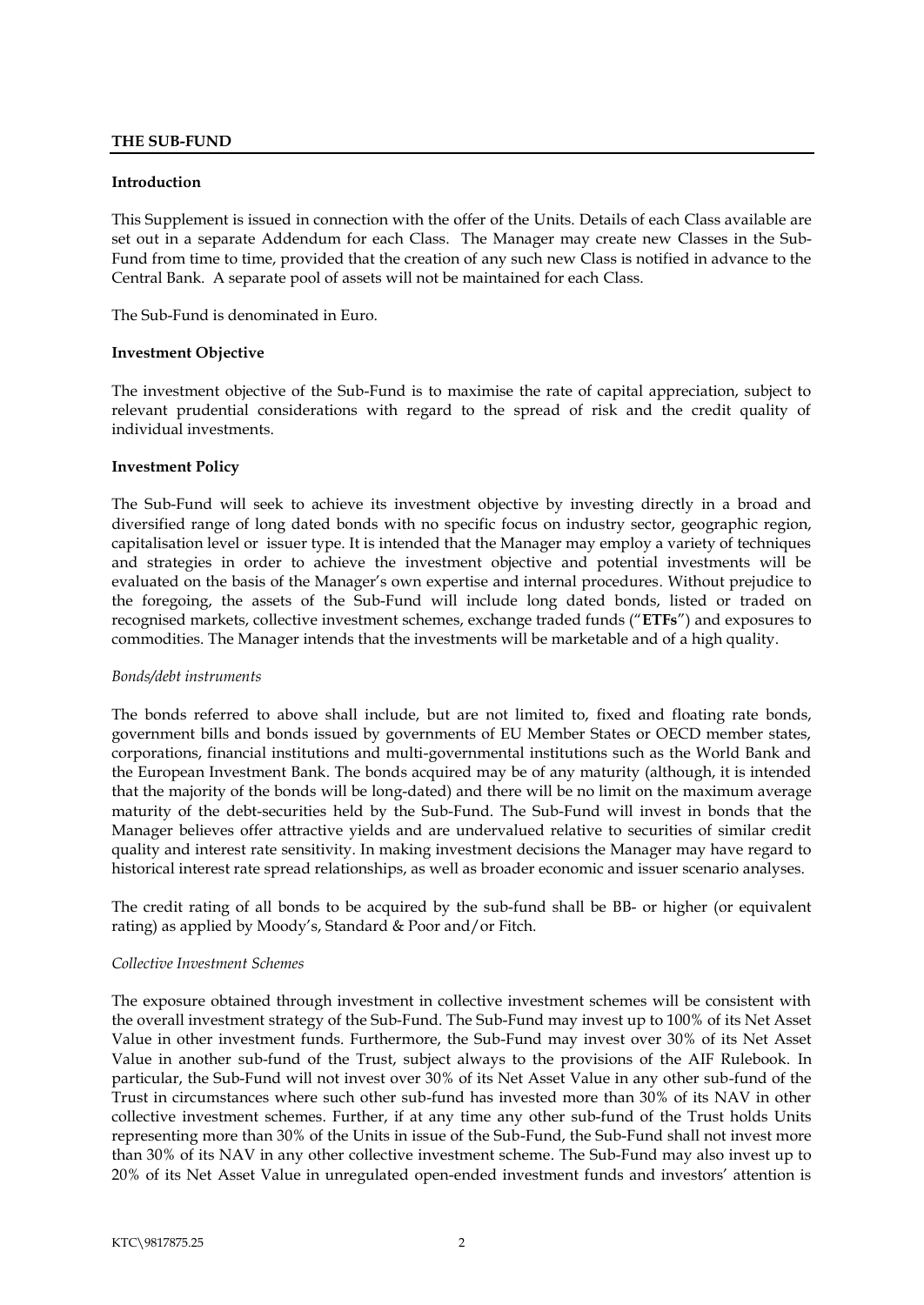drawn to the section entitled "Risk Factors" set out in the Prospectus in this regard.

Any investment by the Sub-Fund in other investment funds is subject to the restrictions set out in the Prospectus, and, in particular, the sections entitled "General Rules" and "General Investment Restrictions".

### *Exchange Traded Funds*

The Sub-Fund may invest in ETFs to provide exposure to Transferable Securities provided that the exposure obtained through such ETFs will be consistent with the overall investment strategy of the Sub-Fund. Any investment by the Sub-Fund in ETFs is subject to the restrictions set out in the Prospectus, and, in particular, the sections entitled "Exchange Traded Funds", "General Rules" and "General Investment Restrictions".

## *General Investments*

The Sub-Fund may invest up to 35% of its Net Asset Value in Transferable Securities issued or guaranteed by any member state of the European Union, its constituent states, its local authorities, or public international bodies of which one or more states are members.

The Manager may use forward foreign exchange contracts, futures, options and swaps for efficient portfolio management of the Sub-Fund. Any techniques or instruments used for efficient portfolio management purposes are subject to the conditions and limits laid down in the AIF Rulebook and are set out in further detail in the Prospectus under the sections entitled "General Rules – Efficient Portfolio Management", "Exchange Traded Funds" and "Derivatives".

The Sub-Fund may also invest up to 10% of its Net Asset Value in securities (whether debt or equity) which are not traded in or dealt on a recognised market. The investments of the Sub-Fund will not be limited to any one industrial or geographical sector.

## <span id="page-5-0"></span>**Investment Guidelines**

The Sub-Fund is subject to the investment guidelines as set out in the Prospectus.

The investment guidelines for the Sub-Fund set out above and in the Prospectus apply at each Subscription Date. If one or more guidelines are exceeded for reasons beyond the control of the Sub-Fund or as a result of the exercise of subscription rights, the Sub-Fund will adopt as a priority objective the remedying of that situation taking due account of the interests of investors.

## **Leverage and Borrowing Policy**

The Sub-Fund will not utilise leverage directly at the level of its investments. However, the Sub-Fund may:

- <span id="page-5-1"></span>(i) utilise derivatives, and in particular, forward foreign exchange contracts, futures, options and swaps, for efficient portfolio management purposes. Details of such derivatives are set out in the further detail in the section entitled "General Investments" above and in the Prospectus under the section entitled "Derivatives". It is not intended to leverage the portfolio of the Sub-Fund through such derivatives and so the value of the relevant position will not be greater than that which would be achieved through the direct investment in the corresponding underlying asset ;
- (ii) utilise forward foreign exchange contracts to hedge and/or gain foreign currency exposure. Details of forward foreign exchange contracts are set out in the further detail in the section entitled "General Investments" above and in the Prospectus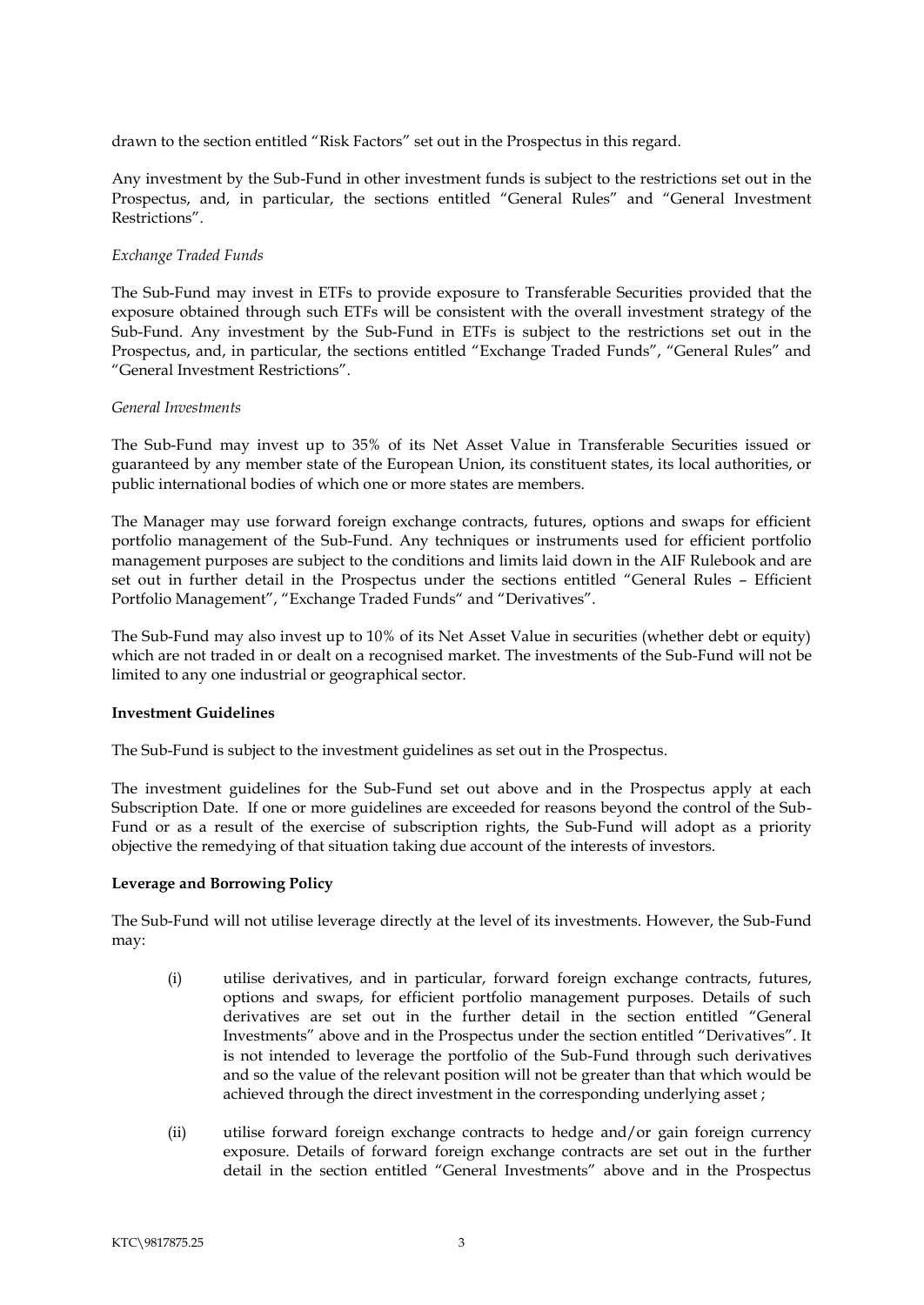under the section entitled "Derivatives". The use of such derivatives will result in leverage, provided always that such leverage will always be within the limits set out below; and

(iii) borrow up to 5 % of its Net Asset Value for temporary purposes, which will be for the purpose of meeting frictional liquidity requirements and bridging timing differences between transactions.

As set out in further detail in the Prospectus under the section entitled "Efficient Portfolio Management", the Manager shall calculate global exposure pursuant to the commitment approach as permitted under the Central Bank's AIF Rulebook and will comply with the limits described therein. Furthermore, the maximum potential leverage of the Sub-Fund, shall not exceed (i) 100 per cent of the Net Asset Value of any Sub-Fund, as calculated pursuant to the commitment method and (ii) 200 per cent of the Net Asset Value of any Sub-Fund, as calculated pursuant to the gross method (i.e. the sum of the absolute values of all positions as set out in Article 7 of the Commission Delegated Regulation (EU) No 231/2013).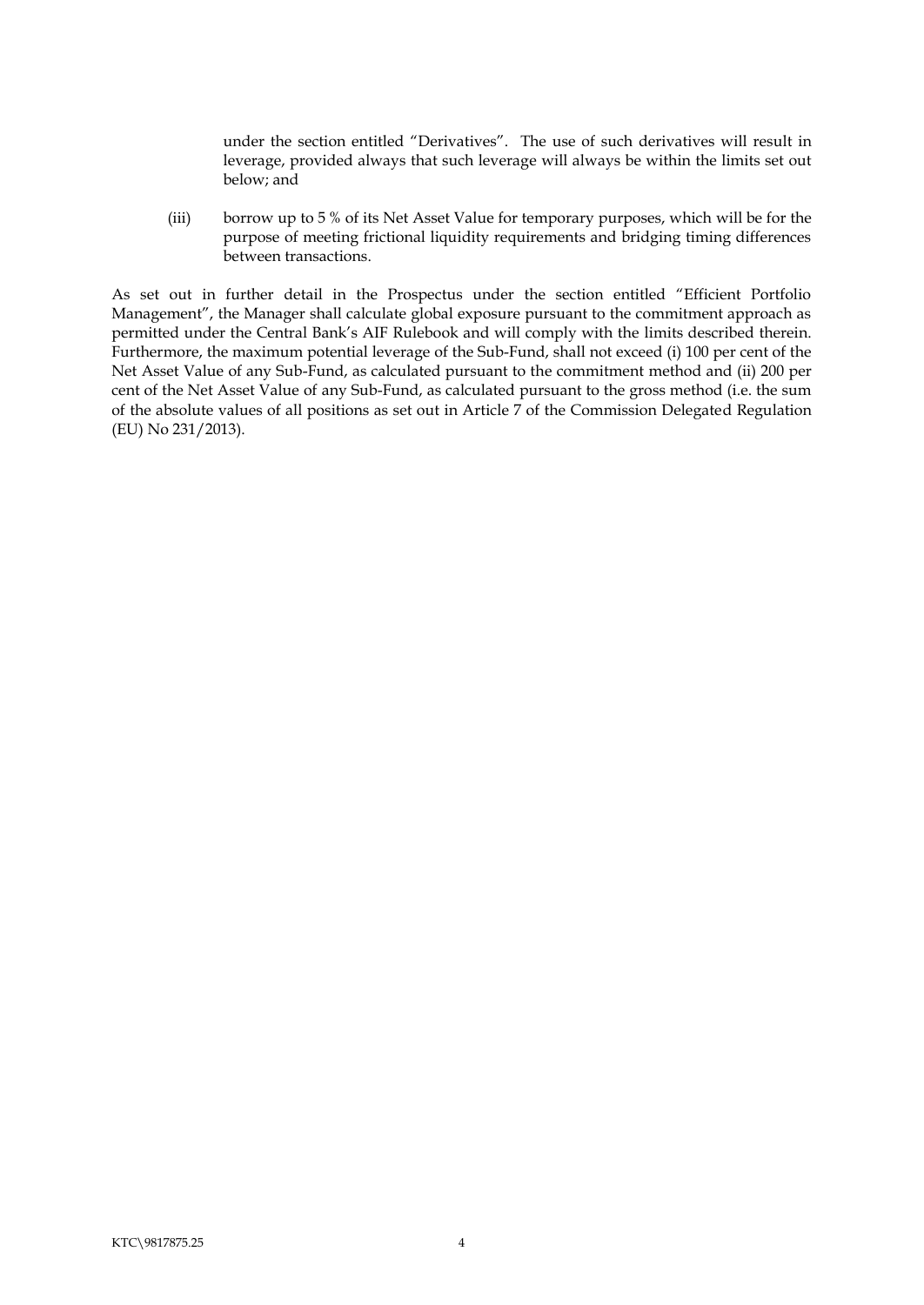<span id="page-7-0"></span>**Certain Additional Risk Factors**

**Investors' attention is drawn to the risk factors set out in the Prospectus.**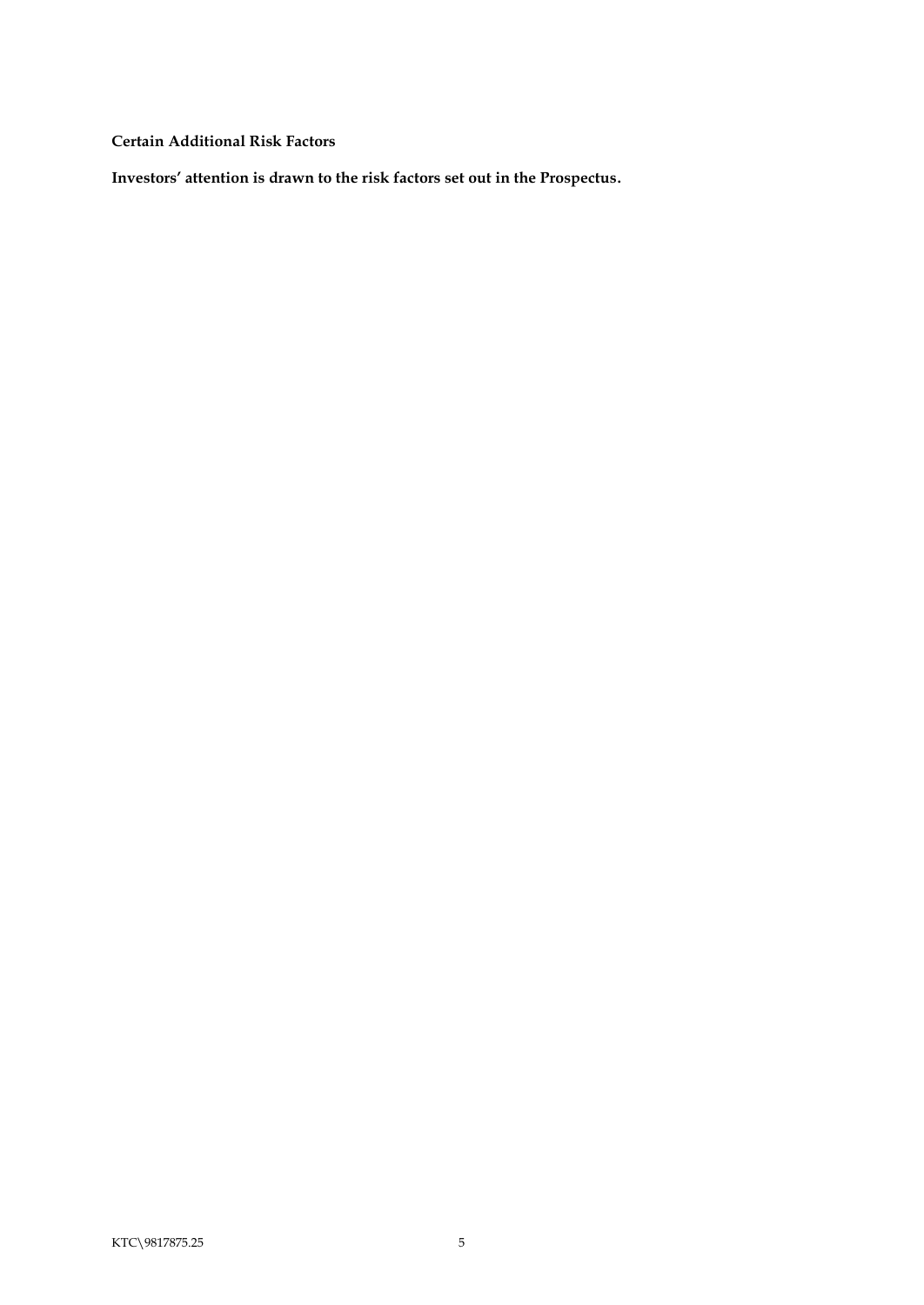## <span id="page-8-0"></span>**MANAGEMENT AND ADMINISTRATION**

Details of the Manager, the Administrator and the Depositary are set out in the Prospectus.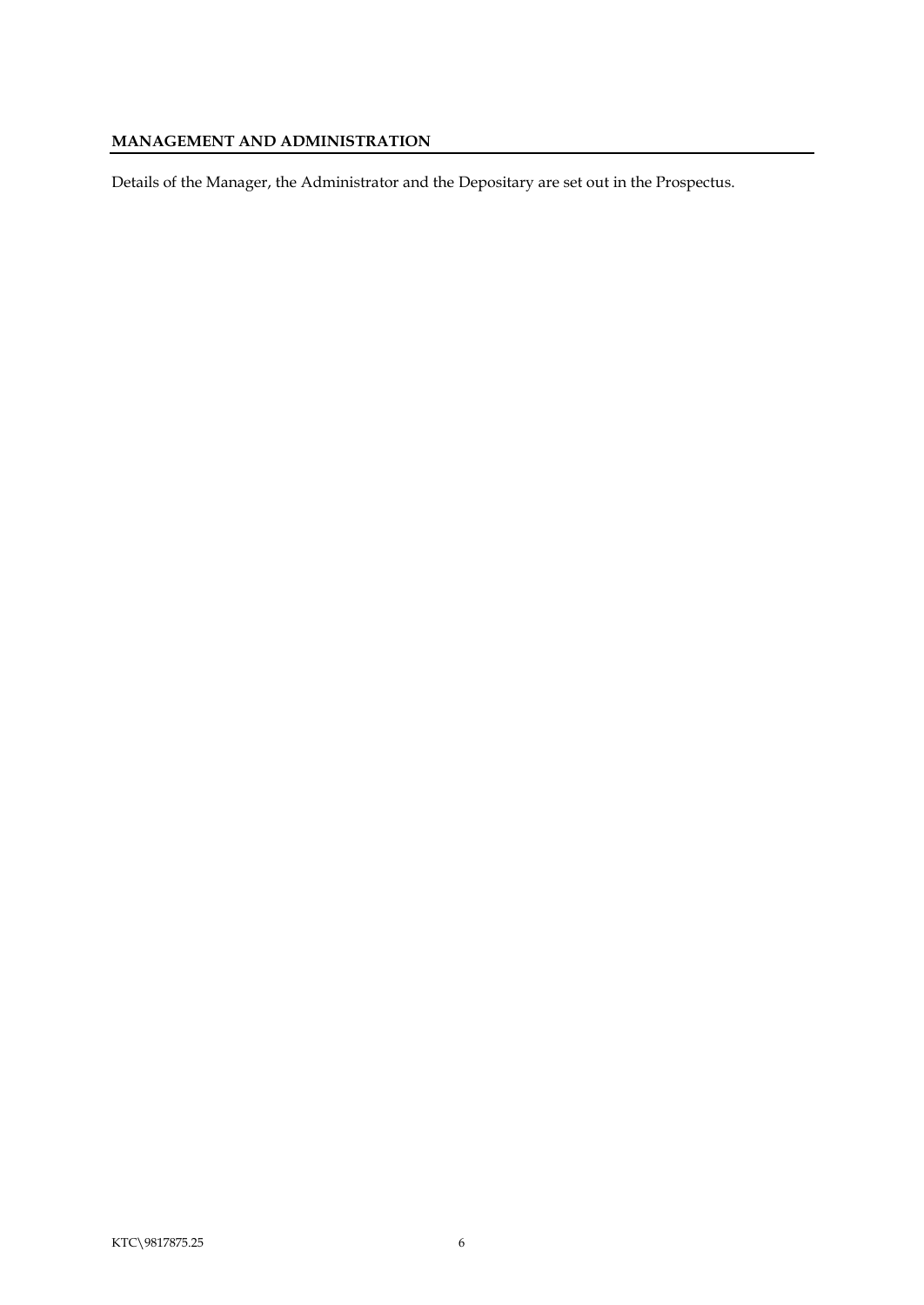#### <span id="page-9-1"></span><span id="page-9-0"></span>**Class of Units**

Units will be available for subscription in the manner set out in the Addendum to each applicable Class.

#### <span id="page-9-2"></span>**Subscriptions**

The Units are available for general subscription.

Applications for each class of Unit will be considered only if made on the prescribed application form and accompanied by payment (made by bank transfer), and by evidence that the applicant is eligible to hold Units of the relevant Series.

Investors should complete the Application Form and send it by post, delivery or fax (with the original form and supporting documentation in relation to anti-money laundering checks to follow promptly by post) to the transfer agent set out in the relevant Addendum to be received no later than 4 pm (Dublin time) on the Business Day before the Subscription Date on which Units are to be issued.

Applications will be executed on the next Subscription Date after the Business Day upon which they are received at the Net Asset Value per Unit as at the Valuation Point applicable to that Subscription Date. Any applicable charges will be deducted from the payment and the balance will be invested in Units. Units will only be issued when the consideration monies or other property paid are vested in the Depositary to its satisfaction. Details of any subscription charges will be included in the relevant Addendum in respect of each Class.

### <span id="page-9-3"></span>**Transfers**

The procedure for transferring Units is set out in the Prospectus.

## <span id="page-9-4"></span>**Redemptions**

Units will be redeemable at the option of the Unitholder on each Redemption Date except in the circumstances described herein and in the Prospectus. An anti-dilution levy may be deducted from the redemption price as further discussed below. Units may be redeemed at the Net Asset Value per Unit at the Valuation Point applicable to the relevant Redemption Date on which the Units are to be redeemed. Requests for redemption may be made by post, delivery or fax (with the original to follow promptly by post) to the transfer agent set out in the relevant Addendum. Redemption requests will only be processed on receipt of faxed instructions (or other methods agreed by the Manager) where payment is made to a bank account on record. Redemption proceeds will be payable in the currency in which units are designated.

Redemption requests must be received by the transfer agent set out in the relevant addendum no later than 4pm (Dublin time) on the Business day before the Redemption Date on which Units are to be redeemed. Redemption requests not received by this time will be, subject, to the discretion of the Manager (such discretion will only be applied in exceptional cases and, in any event where the redemption request has been received before the relevant Valuation Point), held over and applied on the next following Redemption Date.

Settlement for redemptions will normally be made by telegraphic transfer or other form of bank transfer to the bank account of the Unitholder specified in the Application Form (at the Unitholders risk). The Fund will aim to pay the redemption proceeds within 3 Business Days following the Redemption Date provided the correct repurchase documentation, including all relevant anti-money laundering documentation has been received. No payments to third parties will be effected.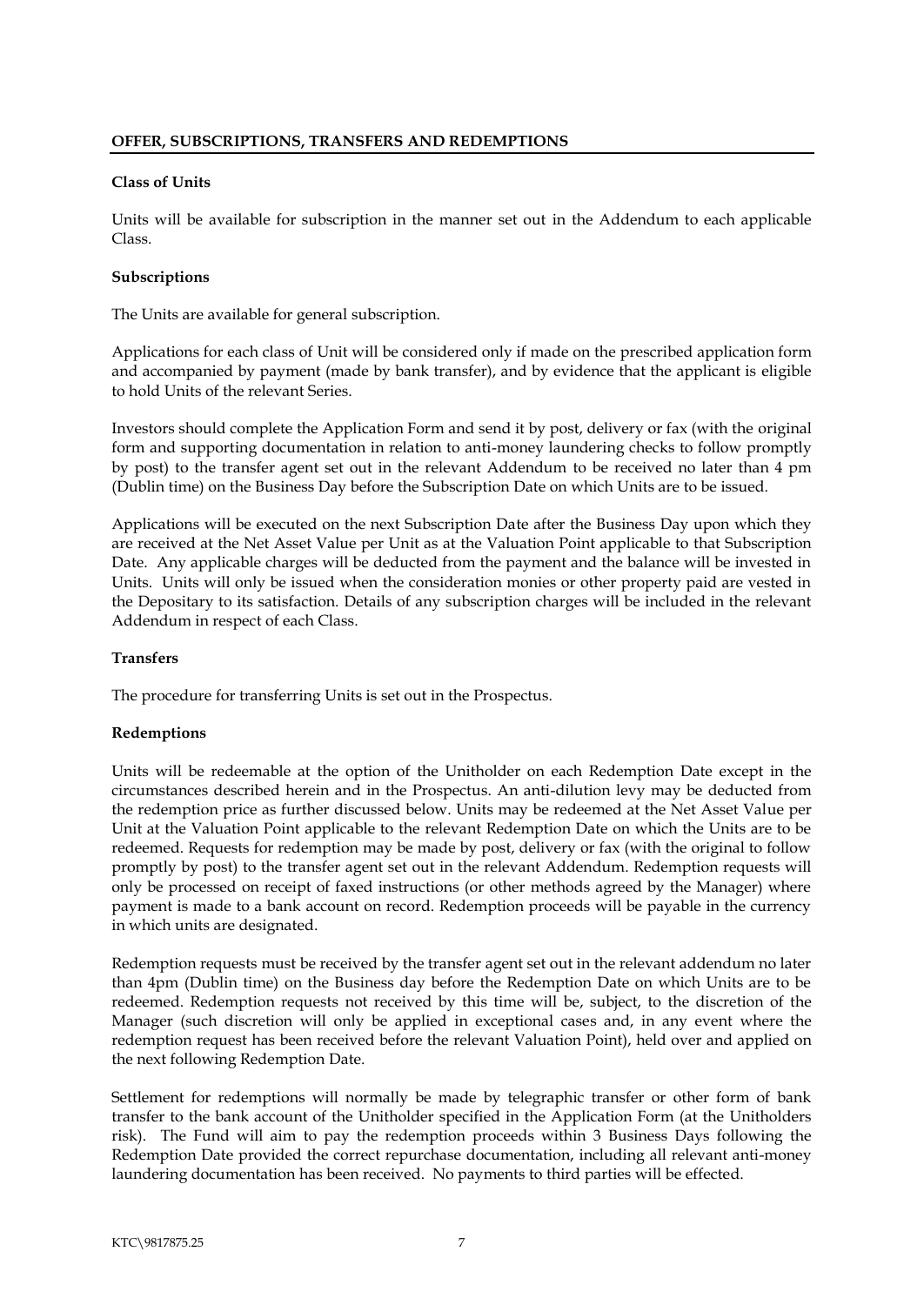As set out in the Prospectus, the Manager also reserves the right, in certain situations, to compulsorily redeem all Units held by a Unitholder. Prior to any compulsory redemption of Units, the Manager will notify the Unitholders in writing.

#### <span id="page-10-0"></span>**In specie Redemptions**

The Manager may, in their absolute discretion, determine that the payment of redemption proceeds shall be satisfied in whole or in part by the in specie transfer of assets of the relevant Sub-Fund having a value equal to the Net Asset Value of the Units to be redeemed. Such in specie transfers may only be made with the consent of the redeeming Unitholder, unless the redemption request represents 5% or more of the Net Asset Value of the Sub-Fund, in which case the consent of the redeeming Unitholder is not required but the Manager will, if requested by such Unitholder, sell the assets which have been allocated to satisfy the redemption request, with the costs of the sale of the assets being deducted from the redemption proceeds which are to be remitted to such Unitholder. The Manager and the Depositary must be satisfied that any such in specie redemption will not result in any material prejudice to existing Unitholders. The allocation of the assets of the Sub-Fund used to satisfy all in specie redemption requests are subject to the approval of the Depositary.

#### <span id="page-10-1"></span>**Conversion of Units**

The procedure for converting Units is set out in the Prospectus.

#### <span id="page-10-2"></span>**Variation of Subscription, Redemption and Transfer Procedures**

The Manager and the Administrator retain the right to vary the subscription, redemption and transfer procedures set out herein and the relevant Addendum provided that all Unitholders are notified of such variations. The Supplement, Prospectus and Addendum (as relevant) will be updated to provide for updated procedures.

## <span id="page-10-3"></span>**Anti-Dilution Levy**

The Sub-Fund may suffer a reduction in value as a result of the costs incurred in dealing in its underlying investments and of any spread between the buying and selling prices of such investments. This is known as "dilution". To prevent this and to protect the interests of all Unitholders including potential Unitholders an anti-dilution levy may be charged, which will be for the benefit of the Sub-Fund.

In calculating the subscription price for Units, the Manager may, on any Subscription Date where there are net subscriptions, adjust the subscription price by applying an anti-dilution levy to cover dealing costs and to preserve the value of the underlying assets of the Sub-Fund. Furthermore, in calculating the redemption price for Units, the Manager may, on any Redemption Date where there are net redemptions, adjust the redemption price by deducting an anti-dilution levy to cover dealing costs and to preserve the value of the underlying assets of the Sub-Fund. Such anti-dilution levy will amount to a maximum value of 1% of the subscription or redemption amount, as applicable.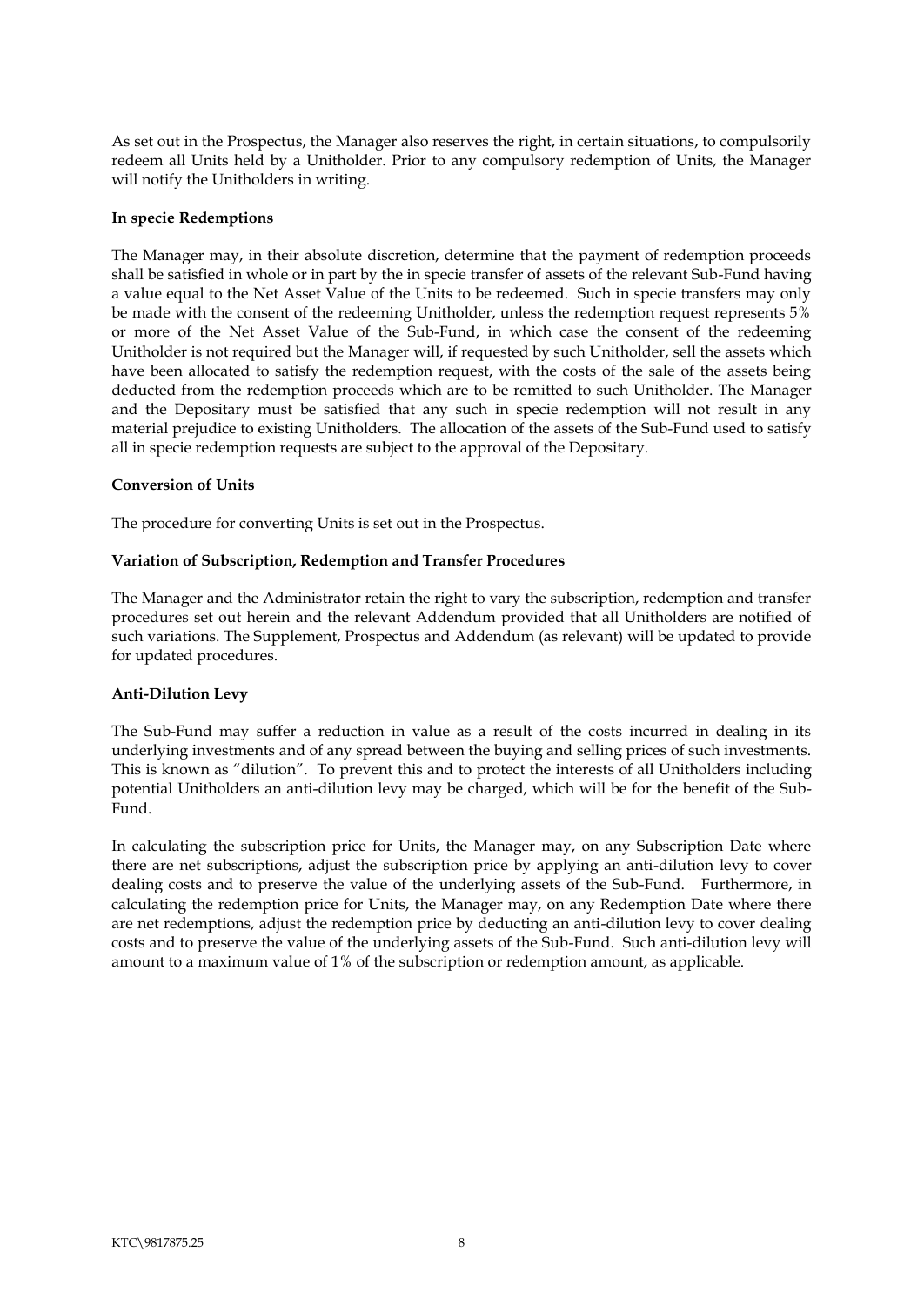#### <span id="page-11-0"></span>**FEES AND EXPENSES**

Details of the other fees and expenses are set out in the Prospectus.

#### **Manager Fee**

Details of the Manager fee are set out in the Addendum to each applicable Class.

#### <span id="page-11-1"></span>**Depositary, administration and transfer agency Fees**

Under the provisions of the Administration Agreement, the Administrator is entitled to a fee for the provision of fund accounting and administrative services.

Under the provisions of the Trust Deed, the Depositary is entitled to a fee for the provision of depositary services

The total fee that shall be paid to both the Administrator and Depositary in respect of their services (other than transfer agency services – see below) shall, when combined, not exceed 0.40% per annum of the Net Asset Value of the Sub-Fund.

The fee payable for transfer agency services will not exceed 0.10% per annum of the Net Asset Value of the Sub-Fund. The identity of the relevant transfer agent for each Class is set out in the relevant Addendum.

Such fees may be charged to the assets of the Sub-Fund (or, as appropriate, to a particular Class) in such proportions as may be agreed between the Manager, the Administrator and the Depositary as appropriate. The fees will accrue daily and shall be payable monthly in arrears based on the Net Asset Value of the Sub-Fund (together with any applicable VAT).

The Administrator, Depositary and the Manager shall also be entitled to receive, out of the assets of the Sub-Fund, any properly vouched out-of-pocket expenses incurred in the performance of their duties. Furthermore, The Depositary is also entitled to be reimbursed out of the assets of the Sub-Fund for sub-custody and transaction charges, which are dependent on trading volumes and local market costs and which shall be charged at normal commercial rates.